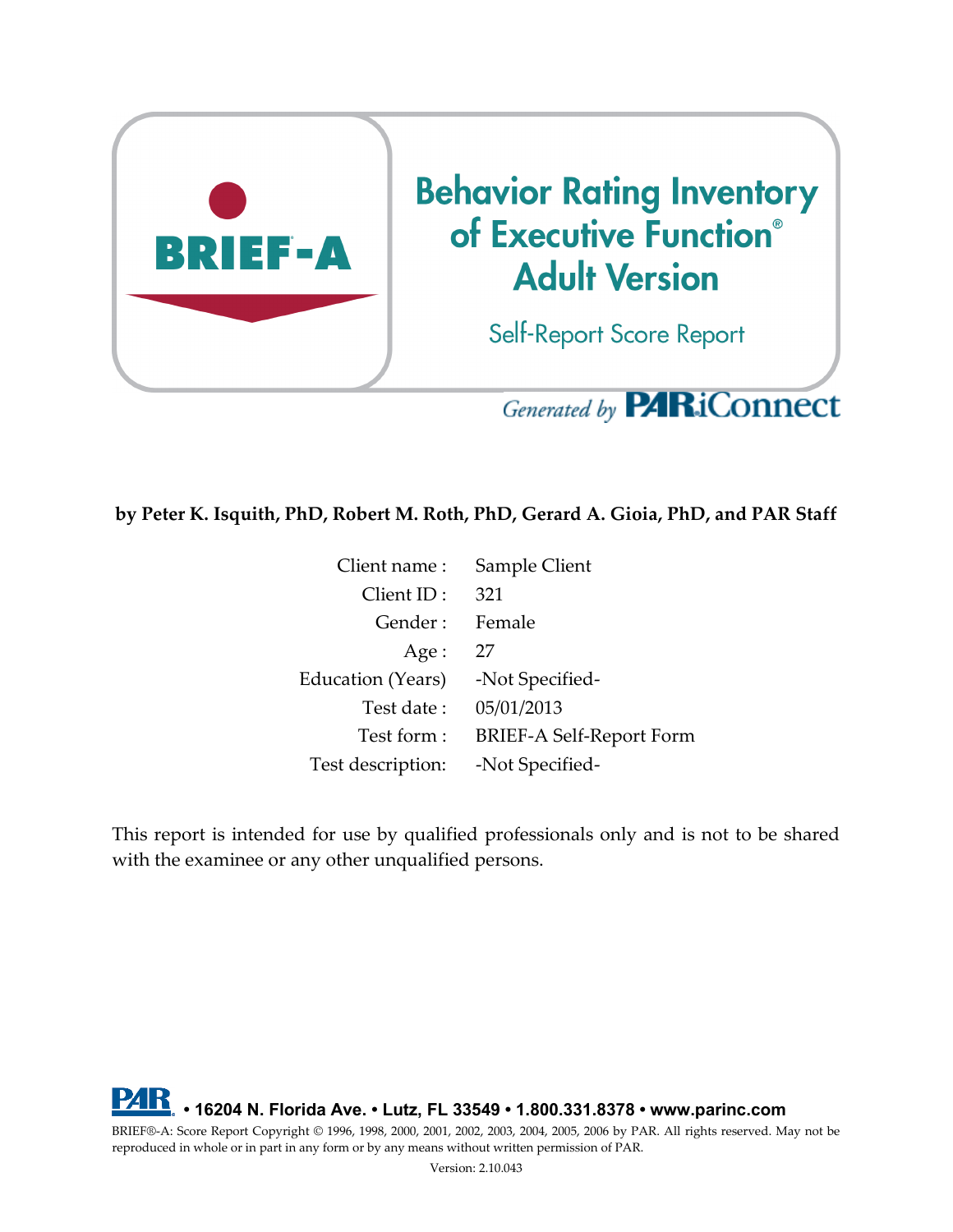Sample Client completed the Self-Report Form of the Behavior Rating Inventory of Executive Function-Adult Version (BRIEF-A) on 05/01/2013.

### **Validity**

Before examining the BRIEF-A profile, it is essential to carefully consider the validity of the data provided. The inherent nature of rating scales brings potential bias to the scores. The first step is to examine the protocol for missing data. With a valid number of responses, the Negativity, Infrequency, and Inconsistency scales of the BRIEF-A provide additional validity information.

- **Missing Items** The respondent completed 75 of a possible 75 BRIEF-A items. For reference purposes, the summary table for each scale indicates the actual rating for each item. There are no missing responses in the protocol, providing a complete data set for interpretation.
- **Negativity** The Negativity scale measures the extent to which the respondent answered selected BRIEF-A items in an unusually negative manner. Items composing the Negativity scale are shown in the summary table below. A higher raw score on this scale indicates a greater degree of negativity, with less than 1% of respondents endorsing six or more of the items as Often in the clinical sample. *T* scores are not generated for this scale. The Negativity score of 1 is within the acceptable range, suggesting that Sample Client' view of herself is not overly negative and that the BRIEF-A protocol is likely to be valid.

| <b>Item</b> | Content                                           | Response  |
|-------------|---------------------------------------------------|-----------|
| 1           | I have angry outbursts                            | Sometimes |
| 8           | Remaining item content redacted for sample report | Sometimes |
| 19          |                                                   | Never     |
| 21          |                                                   | Sometimes |
| 22          |                                                   | Sometimes |
| 23          |                                                   | Sometimes |
| 29          |                                                   | Never     |
| 36          |                                                   | Sometimes |
| 39          |                                                   | Sometimes |
| 40          |                                                   | Often     |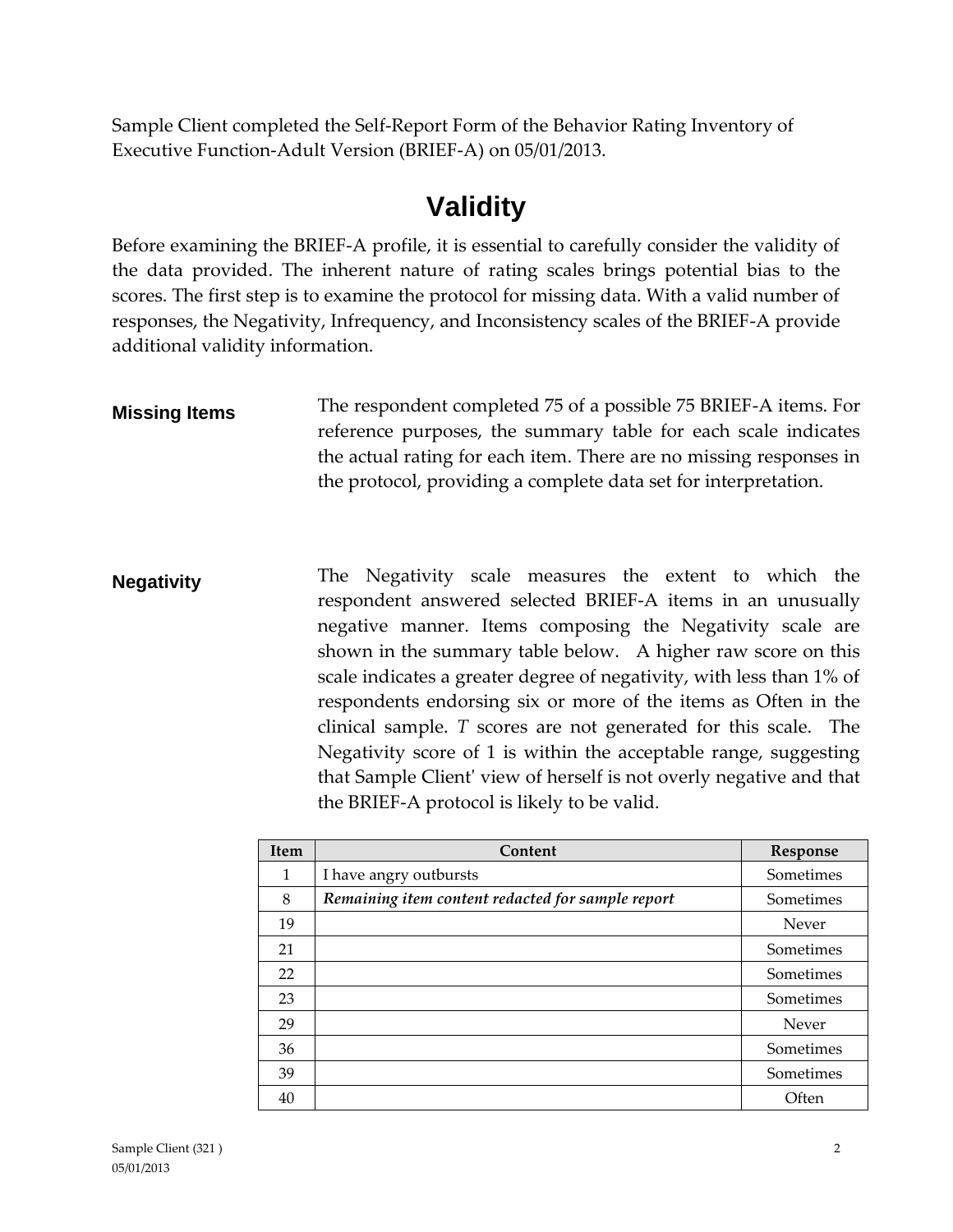### **Infrequency** Scores on the Infrequency scale indicate the extent to which the respondent endorsed items in an atypical fashion relative to the combined normative and clinical samples. For example, marking Often to Item 10 ("I forget my name") is highly unusual, even for adults with severe cognitive impairment. Items composing the Infrequency scale are shown in the summary table below. Because unusual responding on the five Infrequency items is not always indicated by the same extreme response (that is, Never or Often), the infrequent response also is shown for each item. *T* scores are not generated for the Infrequency scale. Instead, the number of items endorsed in an atypical, or an infrequent, manner is summed for a total score (i.e., the Infrequency score) and classified as "Acceptable" or as "Infrequent." Less than 1% of respondents in the combined mixed clinical/healthy adult and normative samples had Infrequency scores of 3 or higher. The Infrequency score of 0 is within the Acceptable range, suggesting that there is no clear evidence of atypical responding.

|      | Content                                           | Response          |
|------|---------------------------------------------------|-------------------|
| Item |                                                   | (Infrequent       |
|      |                                                   | Response)         |
| 10   | I forget my name                                  | Never (Often)     |
| 27   | Remaining item content redacted for sample report | Sometimes (Never) |
| 38   |                                                   | Never (Often)     |
| 48   |                                                   | Sometimes (Never) |
| 59   |                                                   | Sometimes (Never) |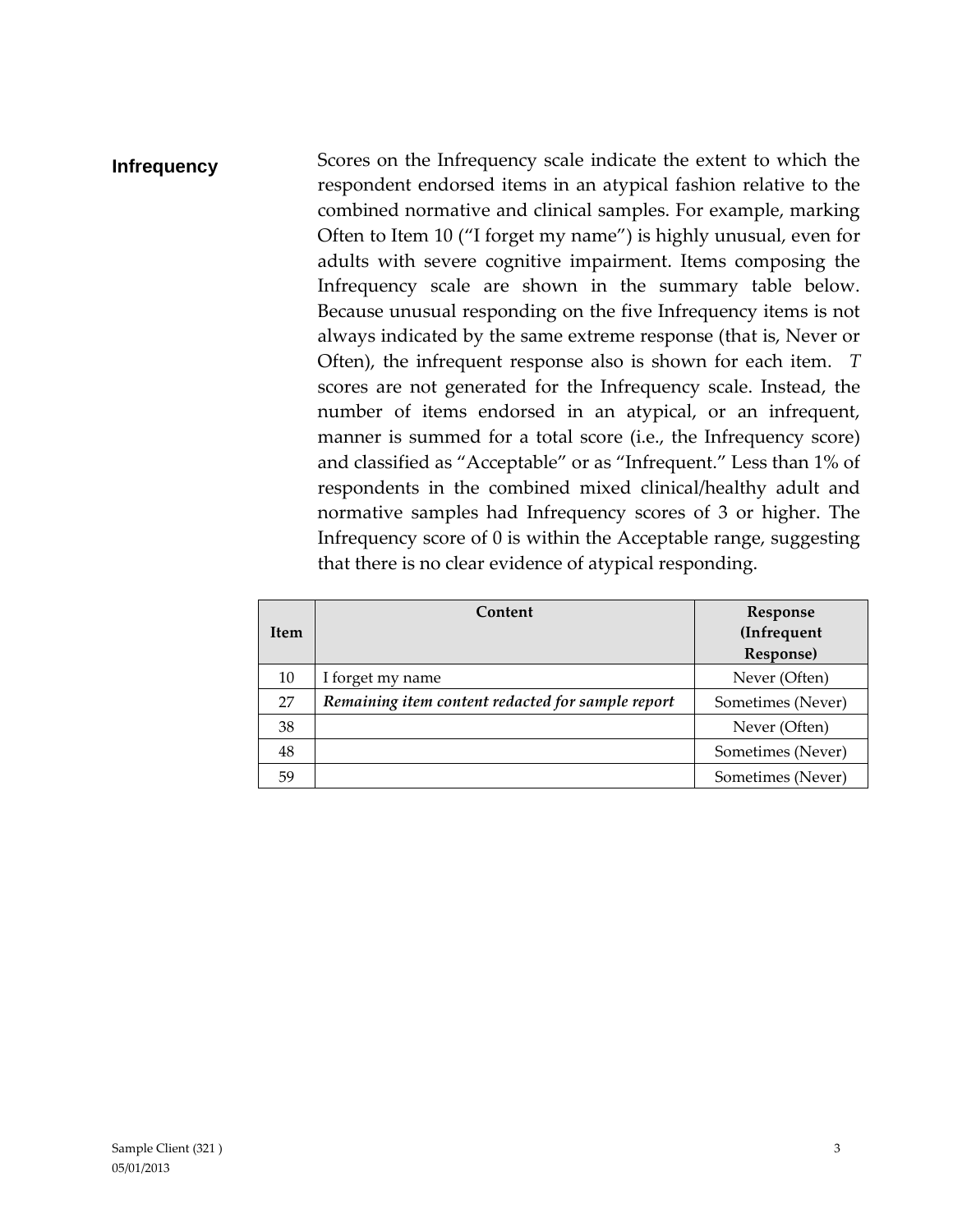**Inconsistency** Scores on the Inconsistency scale indicate the extent to which similar BRIEF-A items were endorsed in an inconsistent manner relative to the combined normative and mixed clinical/healthy adult samples. For example, a high Inconsistency score might be associated with marking Never in response to Item 33 ("Overreacts to small problems") and simultaneously marking Often in response to Item 72 ("Gets upset quickly or easily over little things"). Item pairs composing the Inconsistency scale are shown in the summary table below. *T* scores are not generated for the Inconsistency scale. Instead, the raw difference scores for the 10 paired items are summed and the total difference score (i.e., the Inconsistency score) is used to classify the protocol as either "Acceptable" or "Inconsistent." Less than 1% of respondents in the combined mixed clinical/healthy adult and normative samples had Inconsistency scores of 8 or higher. The Inconsistency score of 4 is within the Acceptable range, suggesting that responses were reasonably consistent.

| $\#$           | Content 1                                       | <b>Score</b><br>$\mathbf{1}$ | $\#$ | <b>Content 2</b>                                     | <b>Score</b><br>$\overline{2}$ | Diff             |
|----------------|-------------------------------------------------|------------------------------|------|------------------------------------------------------|--------------------------------|------------------|
| $\overline{2}$ | I make careless errors when<br>completing tasks | $\overline{2}$               | 41   | Remaining item content<br>redacted for sample report | 3                              | $\mathbf{1}$     |
| 25             |                                                 | 3                            | 49   |                                                      | 3                              | $\theta$         |
| 28             |                                                 | $\overline{2}$               | 42   |                                                      | $\overline{2}$                 | $\theta$         |
| 33             |                                                 | $\overline{2}$               | 72   |                                                      | $\overline{2}$                 | $\theta$         |
| 34             |                                                 | $\overline{2}$               | 63   |                                                      | $\overline{2}$                 | $\boldsymbol{0}$ |
| 44             |                                                 | $\overline{2}$               | 61   |                                                      | $\overline{2}$                 | $\theta$         |
| 46             |                                                 | $\overline{2}$               | 56   |                                                      | $\mathbf{1}$                   | 1                |
| 52             |                                                 | 3                            | 75   |                                                      | $\overline{2}$                 | 1                |
| 60             |                                                 | 3                            | 74   |                                                      | 3                              | $\theta$         |
| 64             |                                                 | $\overline{2}$               | 70   |                                                      | 3                              | 1                |

**End of Validity**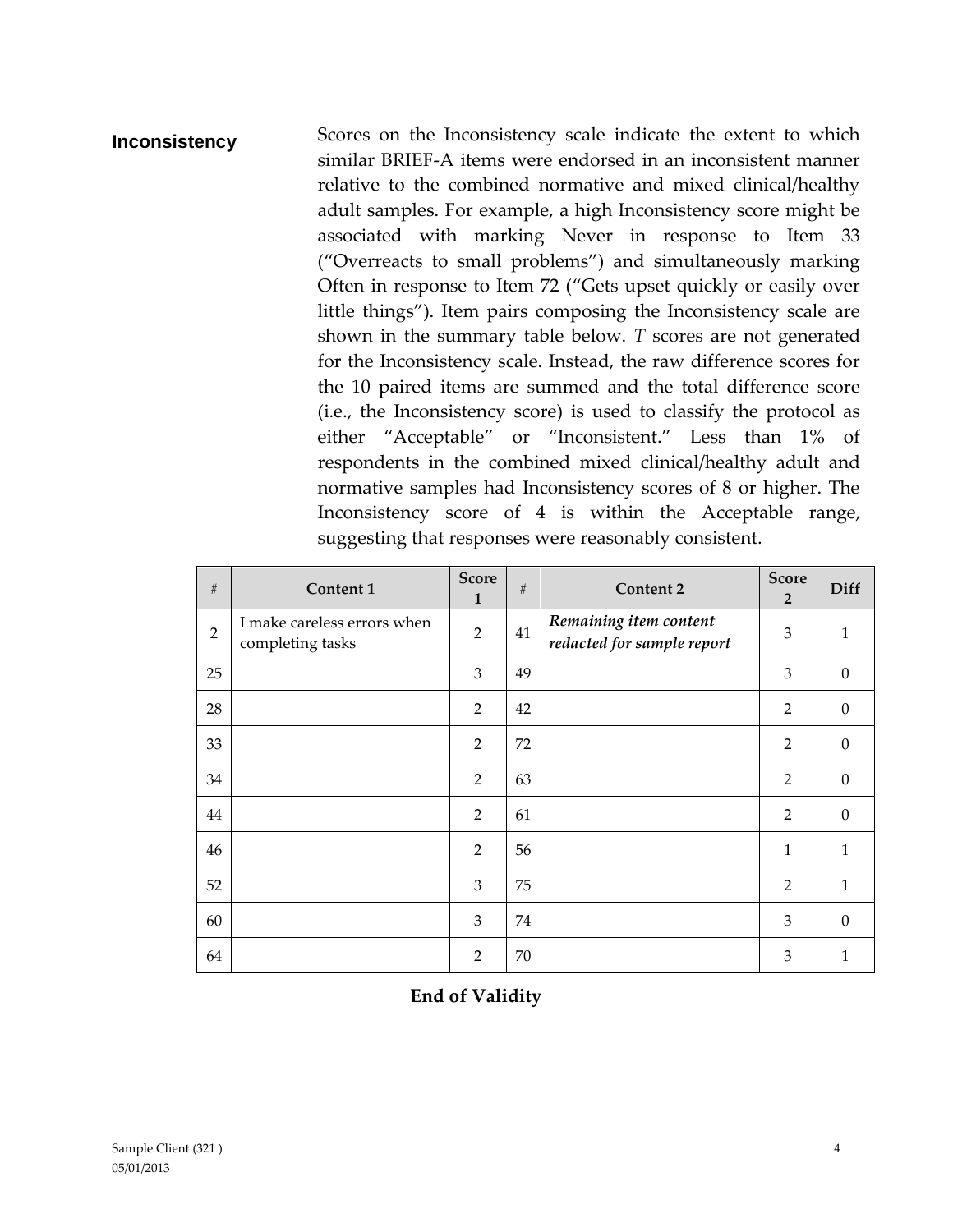| Scale/Index                       | Raw score | T score | Percentile | 90% CI    |
|-----------------------------------|-----------|---------|------------|-----------|
| Inhibit                           | 16        | 63      | 92         | $55 - 71$ |
| Shift                             | 12        | 64      | 92         | $56 - 72$ |
| <b>Emotional Control</b>          | 19        | 58      | 76         | $53 - 63$ |
| Self-Monitor                      | 11        | 59      | 83         | $51 - 67$ |
| Behavioral Regulation Index (BRI) | 58        | 63      | 85         | $59 - 67$ |
| Initiate                          | 16        | 63      | 88         | $55 - 71$ |
| <b>Working Memory</b>             | 17        | 69      | 95         | $62 - 76$ |
| Plan/Organize                     | 22        | 70      | 98         | $63 - 77$ |
| <b>Task Monitor</b>               | 15        | 77      | >99        | $68 - 86$ |
| Organization of Materials         | 21        | 72      | 98         | $66 - 78$ |
| Metacognition Index (MI)          | 91        | 73      | 97         | $69 - 77$ |
| Global Executive Composite (GEC)  | 149       | 71      | 95         | $68 - 74$ |

### **BRIEF® -A Score Summary Table**

| Validity scale    | Raw score | Cumulative $\%$ | <b>Protocol Classification</b> |
|-------------------|-----------|-----------------|--------------------------------|
| <b>Negativity</b> |           | 0 - 98.3        | Acceptable                     |
| Infrequency       |           | $0 - 97.3$      | Acceptable                     |
| Inconsistency     |           | 0 - 99.2        | Acceptable                     |

Note: Age-specific norms have been used to generate this profile.

For additional normative information, refer to the Appendixes in the BRIEF®-A Professional Manual.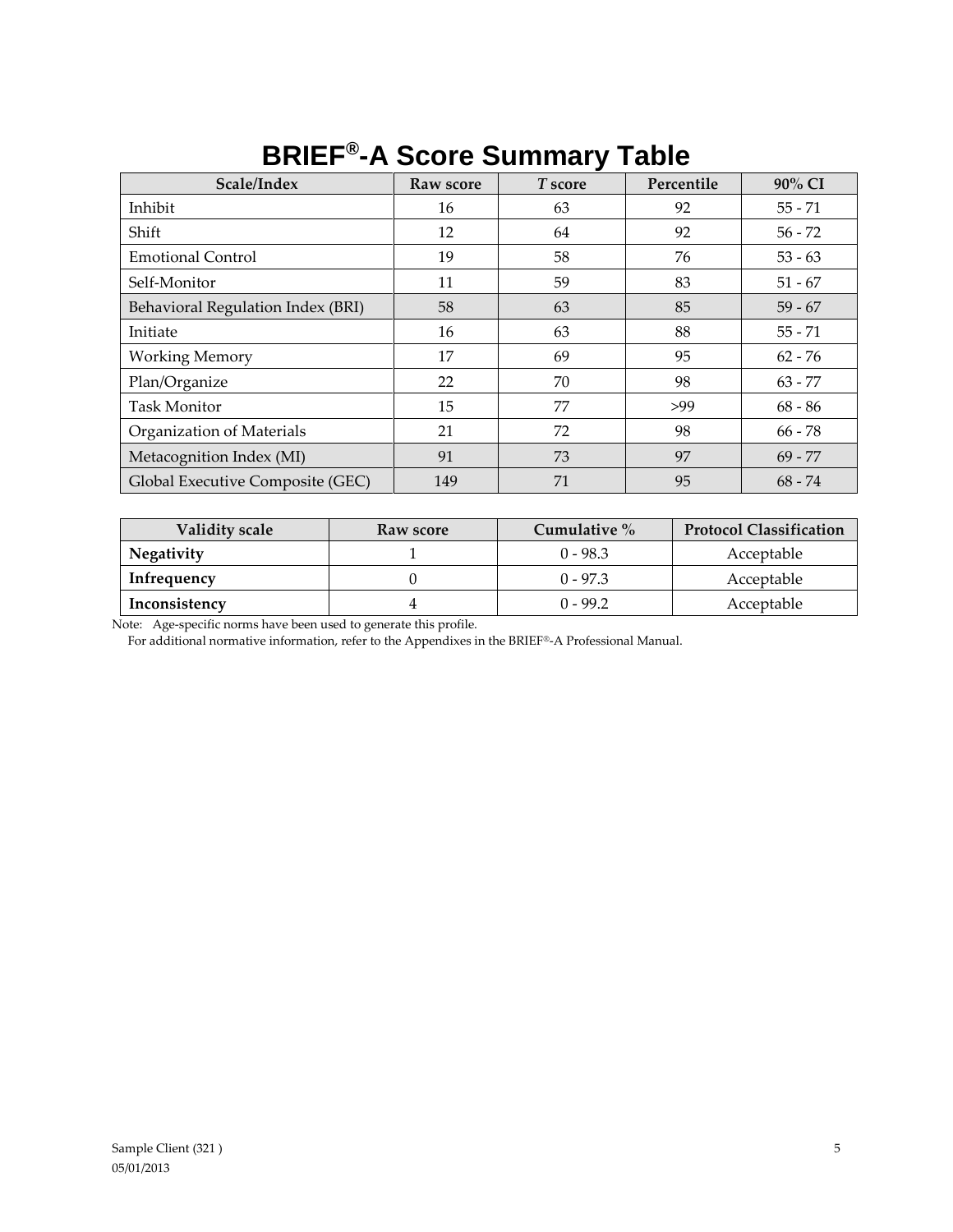

**Profile of BRIEF®-A** *T* **Scores**

Note: Age-specific norms have been used to generate this profile.

For additional normative information, refer to the Appendixes in the BRIEF®-A Professional Manual.